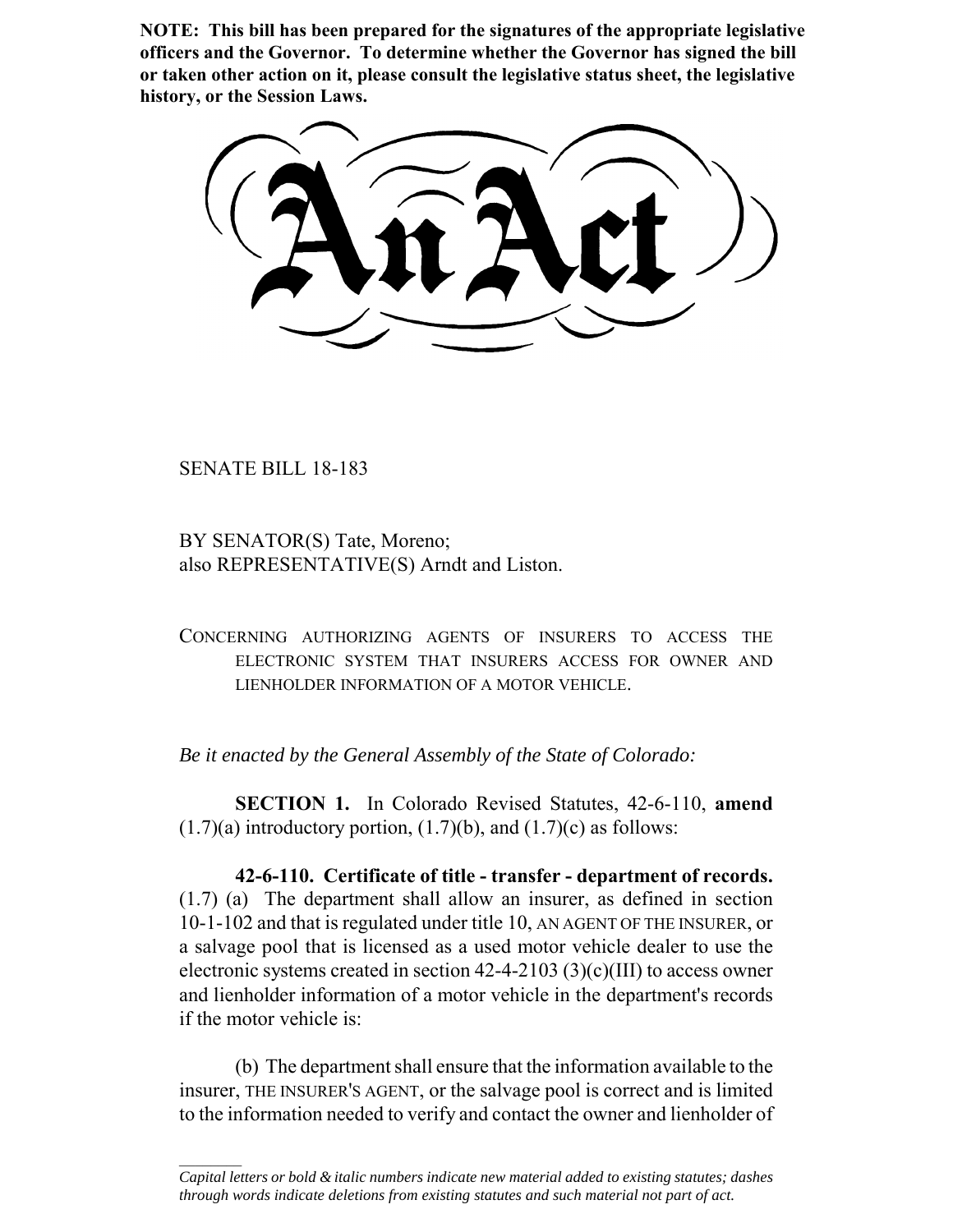the motor vehicle.

(c) The department may charge the insurer, THE INSURER'S AGENT, or the salvage pool a fee in an amount not to exceed the lesser of five dollars or the direct and indirect costs of implementing this subsection (1.7). The department shall deposit the fee in the special purpose account created in section 42-1-211.

**SECTION 2. Safety clause.** The general assembly hereby finds,